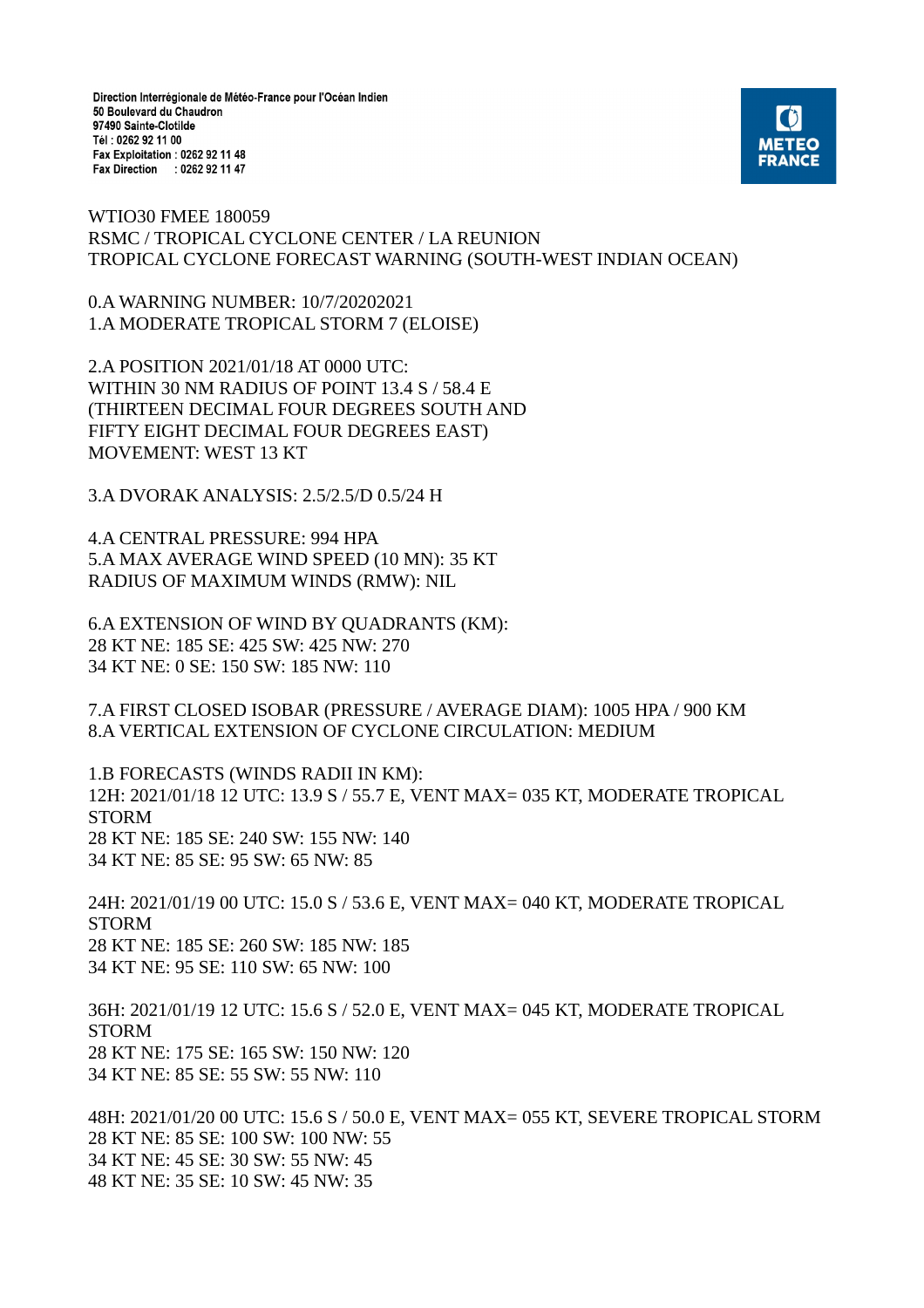60H: 2021/01/20 12 UTC: 15.7 S / 47.9 E, VENT MAX= 020 KT, OVERLAND DEPRESSION

72H: 2021/01/21 00 UTC: 16.1 S / 46.1 E, VENT MAX= 030 KT, OVERLAND DEPRESSION 28 KT NE: 95 SE: 0 SW: 0 NW: 95

2.B LONGER-RANGE OUTLOOK: 96H: 2021/01/22 00 UTC: 18.6 S / 41.8 E, VENT MAX= 040 KT, MODERATE TROPICAL STORM 28 KT NE: 185 SE: 315 SW: 165 NW: 140 34 KT NE: 65 SE: 165 SW: 100 NW: 55

120H: 2021/01/23 00 UTC: 20.3 S / 37.8 E, VENT MAX= 070 KT, TROPICAL CYCLONE 28 KT NE: 285 SE: 350 SW: 285 NW: 195 34 KT NE: 120 SE: 195 SW: 185 NW: 95 48 KT NE: 40 SE: 50 SW: 100 NW: 50 64 KT NE: 20 SE: 30 SW: 30 NW: 40

2.C ADDITIONAL INFORMATION:  $T=2.5$ ; $CI=2.5$ 

LITTLE CHANGE IN THE CLOUD PATTERN THAT HAS REMAINED SHEARED DURING THE LAST 6 HOURS WITH A CENTER, LOCATED WITH THE HELP OF MICROWAVE IMAGERY, AT THE SOUTH-EASTERN EDGE OF THE MAIN CONVECTION. THE THUNDERSTORM ACTIVITY WAS VIGOROUS OVERNIGHT WITH VERY COLD CLOUD TOPS AND BURST OF LIGHTNING. IN THE ABSENCE OF OBJECTIVE DATA, THE INTENSITY IS LEFT AT 35 KT IN AGREEMENT WITH DVORAK'S SUBJECTIVE ANALYSES BUT BELOW THE OBJECTIVE ESTIMATES WHICH ARE NEAR 45 KT.

OVER THE NEXT FEW DAYS THE ENVIRONMENTAL CONDITIONS REMAIN AMBIVALENT. THE EASTERLY SHEAR REMAINS OMNIPRESENT WITH MID-TROPOSPHERE DRY AIR LOCATED IN THE EASTERN EDGE OF THE CIRCULATION, WHILE THE UPPER DIVERGENCE REMAINS GOOD IN THE NORTHWESTERN QUADRANT. IN THIS CONTEXT, A SLOW INTENSIFICATION OF THE SYSTEM IS EXPECTED IN AGREEMENT WITH MOST NUMERICAL GUIDANCE. FROM MONDAY EVENING, THE SHEAR CONSTRAINT COULD EASE OFF, FIRST IN THE UPPER LEVELS THEN AT THE MID-LEVELS. CONSEQUENTLY, THE DEVELOPMENT OF ELOISE COULD ACCELERATE BEFORE LADNFALL AS SUGGESTED BY SOME MODELS (HWRF, ARPEGE, UKMO). THE DEGREE OF CONFIDENCE IN THIS INTENSITY PREDICTION IS LOW. LATE THURSDAY, ELOISE SHOULD COME BACK OVER SEA ON THE MOZAMBIQUE CHANNEL. A NEW INTENSIFICATION PHASE IS AWAITED WITHIN CONDUCIVE ENVIRONMENTAL CONDITIONS.

THE SYSTEM IS EXPECTED TO KEEP ON HEADING WEST-SOUTH-WESTWARD ON THE NORTH-WESTERN SIDE OF THE LOW/MID-LEVEL SUTROPICAL RIDGE. TUESDAY, THE PASSAGE OF A TROUGH IN THE SOUTH WILL TEMPORARILY WEAKEN THE RIDGE AND COULD DRIVE A SLIGHT SOUTHWESTWARD INFLECTION OF THE TRACK. HOWEVER, THE RIDGE STRENGTHENS BACK UP AS SOON AS WEDNESDAY WHICH SOULD PREVENT ELOISE FROM SIGNIFICANTLY DIVING SOUTHWARDS. THE EURO ENSEMBLE AND DETERMINISTIC GUIDANCE DISPERSION IS WEAKER THAN NORMAL, WHICH YIELDS A GOOD CONFIDENCE IN THIS TRACK FORECAST.

THERE IS A RISK OF STRONG WINDS, FLOODS AND STORM SURGE OVER SOME